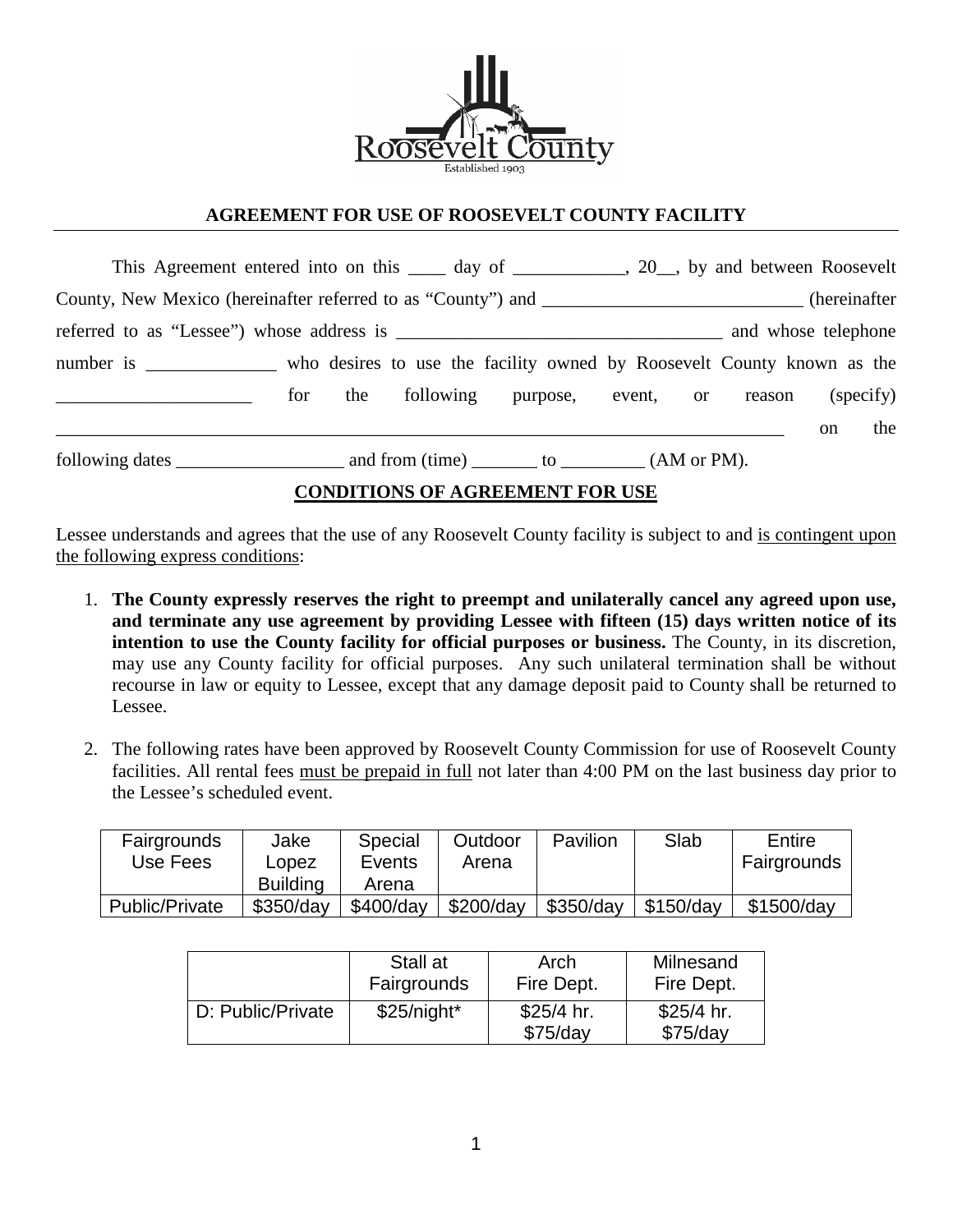**OFFICIAL USE:** Use by the County for official purposes. The County reserves the right to pre-empt other uses upon 15 days written notice.

**PUBLIC ENTITY:** Use by a public entity such other governmental units, a local school district, municipal body, or other organization which is exempt from the anti-donation clause.

**PUBLIC/PRIVATE USE:** Use by individuals or groups for parties or other events whether attendance is by invitation; or for activities of general public.

**COMPLIANCE WITH GOVERNING LAWS INCLUDING NEW MEXICO PUBLIC HEALTH ORDERS:** Any use of County facilities shall only be for lawful purposes which are in conformance with the laws of the State of New Mexico, Roosevelt County, along with all applicable New Mexico public health orders including full compliance with COVID-19 safe practices.

## **Note: If dancing is included, SECURITY IS REQUIRED.**

- 3. The County will not provide a tractor or labor for Lessee. The Lessee will not be permitted to use the County tractor. The Lessee may utilize private equipment to provide the tractor services as required by the event.
- 4. All events are to terminate, and the County property is to be cleaned and vacated by no later than 12:00 midnight on each day of use. Lessee will be charged an additional fee of \$75.00 per hour for each and every hour past midnight that the facility is not cleaned and/or vacated.
- 5. Reservations for the use of any County facility shall be made in writing through Roosevelt County Administration Office, which is located in the Roosevelt County Courthouse, during normal business hours. Verbal or tentative reservations, understandings or commitments are invalid and will not be honored. Reservations shall be made at least forty-eight (48) hours prior to an event and will be processed on a first-come, first-served basis.
- 6. A \$500.00 cleaning/damage deposit in the form of money order or check shall be required upon execution of this agreement and reservations shall not be confirmed without the receipt of said deposit. A refund of rental and deposit payments will be made if notice of cancellation is received from the Lessee no later than forty-eight (48) hours in advance of scheduled use. No refunds will be made on rental payments if cancellations are made with less than forty-eight (48) hours advance notice; however, cleaning/damage deposit will be refunded.

\*-Denotes Stall Rental that requires a \$50 deposit.

## **Roosevelt County is not limited by the damage deposit from seeking additional damages against Lessee for damage in excess of \$500.00.**

7. Lessee shall provide to the County, proof of liability insurance in the amount of at least \$1,000,000.00 general liability covering Lessee's operation and/or use of the facilities as hereinabove provided, at least two (2) days before the event. Insurance may be obtained through the New Mexico Counties Tenant User Liability Insurance Program (TULIP). In the case of private use, when no general coverage is available, a Hold Harmless Agreement is required.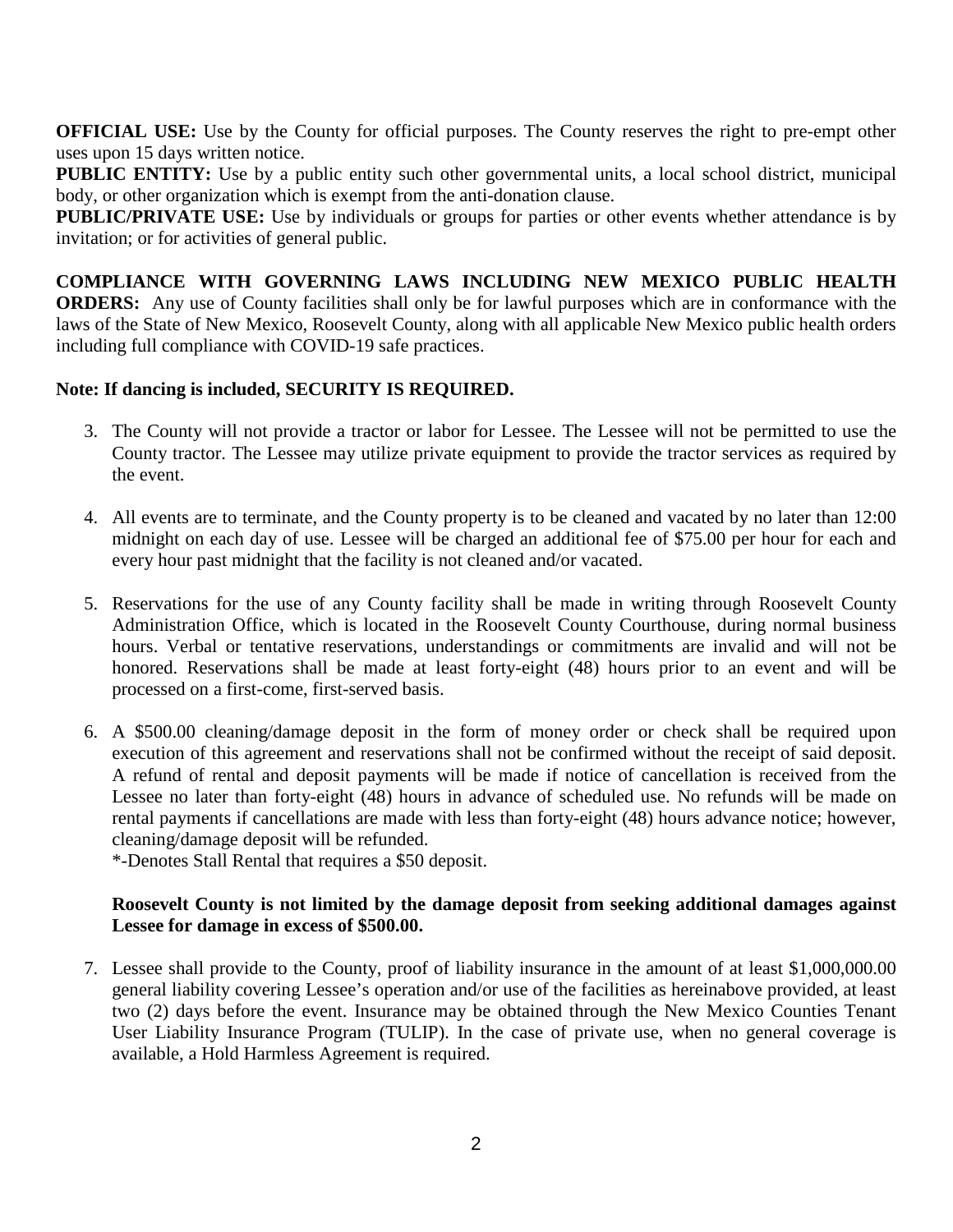- 8. It shall be the responsibility of the Lessee to provide adequate supervision over all activities to protect against unreasonable wear and tear or damage to the County facilities and to protect the public health, safety, and welfare of all persons attending any function at the County facility being used.
- 9. The possession and/or consumption of any alcoholic beverages on County property or premises, including parking area are strictly prohibited. If during the inspection of the premises, any evidence of the consumption of alcoholic beverages if found, Lessee shall be held responsible and all deposits shall be forfeited. In addition, Lessee and leasing organization shall be suspended from future use of county facilities and may be subject to prosecution according to the law.
- 10. All dogs, cats, or other household animals must be leashed at all times while on the fairgrounds. Lessee shall be responsible for enforcing all aspects of County's leash policy.
- 11. Neither the halls nor ramps of the premises, nor sidewalks, entrances or lobby thereof shall be obstructed by Lessee nor used for any purposes other than ingress or egress without prior written consent from the County Manager with the approval of the Fire Marshal.
- 12. County reserves the right to control all signage used on County's property. This is to include, but not limited to content, location, construction and quality.
- 13. Roosevelt County facilities are smoke free. Lessee shall be responsible for enforcing all aspects of County's smoking policy.
- 14. The use of nails, screws, thumb tacks, staples, duct tape and glue is forbidden on walls, floors, and ceilings. The application of any substance to the floors in any building must have the prior written approval of County. No additional sand, dirt, sawdust, or other material shall be added to any facility area. Rocks used in the landscape around the building shall not be removed or taken into the buildings.
- 15. No flammable materials, such as bunting, tissue paper, crepe paper, etc., will be permitted to be used for decoration; all materials used for decorative purposes must be treated with flame proofing and approved by the Fire Marshal. Lessee shall not, without the written consent of the County Manager or designee, put up or operate any engine, motor or machinery upon the premises or use oil, burning fluids, camphene, kerosene, naphtha or gasoline for either mechanical or other purposes or any other agent other than electricity for illuminating the premises. No explosive devise shall be allowed in any facility owned by Roosevelt County. All firearms and weapons used, demonstrated, discharged or for decoration must be approved by the County Manager.
- 16. All vendors and pull-in concessions shall maintain an updated license for operation and follow all New Mexico Environmental Department codes and regulations as well as the New Mexico State Building Inspector's health standards and propane regulations.
- 17. Each lessee shall ensure that persons in attendance at any County facility sign an assumption of the risk and waiver of liability relating to coronavirus/COVID-19, unless a public health order has been issued making such waiver of liability unnecessary.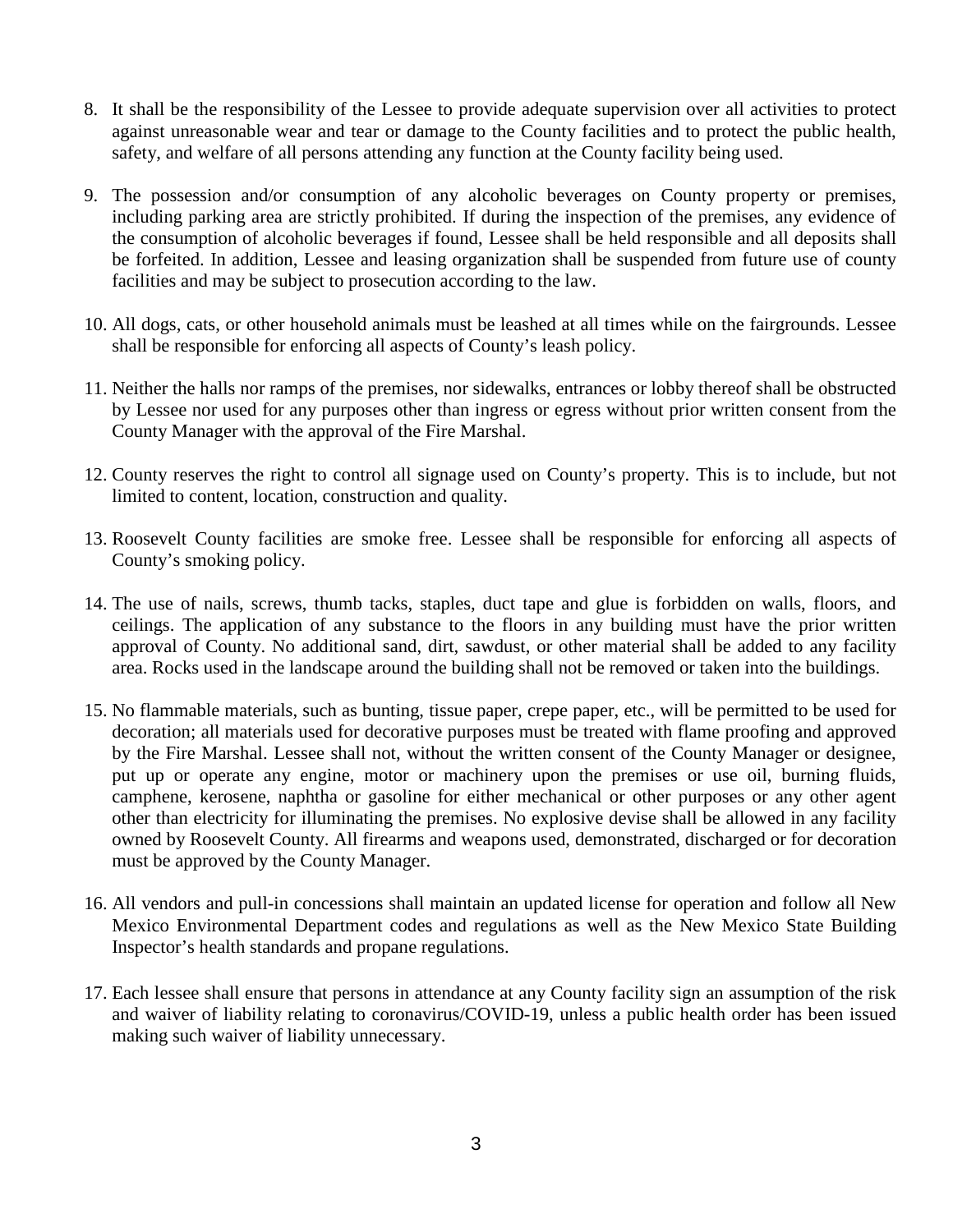**NOW THEREFORE**, in mutual consideration of the covenants and agreements of the parties and for valuable consideration, the party's contract and agree as follows:

- 1. **Use of County Facility for Approved Purpose** Lessee to use the County facility on the date during the time period specified in this agreement for the purposes set forth above and for no other purpose.
- 2. **Grant of License to Use Facility** County on the dates and time set forth herein and subject to the terms and conditions in this agreement hereby grants to Lessee a license to use the Roosevelt County facility known as the \_\_\_\_\_\_\_\_\_\_\_\_\_\_\_\_\_\_\_\_\_\_\_\_\_\_\_\_\_\_\_\_\_ for the express purposes set forth above, and to be held on the dates as set forth above.
- 3. **"As-is" Condition** Lessee agrees to accept the facility in its "as-is" and subject to all faults or other defects.
- 4. **Assignment and Sublicensing** Lessee shall not assign any interest in this license agreement or otherwise transfer or sublease the facility or any part thereof or permit the use of the facility to any party other than Lessee.
- 5. **Indemnification** Lessee shall indemnify, defend, and safe harmless County, its officers, agents and employees from any and all loss, cost (including attorney's fees incurred), damage, expense and liability (including statutory liability and liability under the common law) in connection with claims, judgments, damages, penalties, fines, losses, administrative proceedings arising out of any act or neglect by the Lessee, its agents, employees, or contractors, Lessees, invitees, representatives in or on the facility. This indemnity shall survive the termination of this agreement. Lessee hereby releases County from any and all liability or responsibility to Lessee or anyone claiming through or under Lessee by way of subrogation or otherwise for any loss or damage to equipment or property of Lessee.
- 6. **Cleaning of Facility** The Lessee is responsible for the cleanup of County's facility, agrees to return the facility to a level of cleanliness equivalent to the state of cleanliness which existed at the time Lessee assumed possession of the premises. **Cleaning time shall be included in Lessee's event rental time and needs to be completed by the end of Lessee's reserved rental time.** The cleaning/damage deposit, or the appropriate portion of it, will be returned after Lessee has cleaned up and removed all of the trash, garbage and accumulated materials to dumpsters provided on the premises and, upon determination that the grounds/buildings are in the same or better condition as when rented. Facilities shall be cleaned by the Lessee immediately after use. Floors must be swept and mopped, restrooms must be cleaned, and chairs and tables shall be placed on the appropriate racks and returned to proper storage areas. If any facility, or portion thereof, is found in an unsanitary or unsightly condition by the Lessee, it should be reported to the County official immediately. During normal business hours, notify the County Administration Office at 575-356-5307 or leave a message after hours. If the Lessee neglects to report such conditions, Lessee thereby assumes responsibility for all costs of repair
- 7. **Keys to Facility** Lessee agrees to return all keys to the Administration Office by 12:00 PM the first working day following the use of the facility. The cleaning/damage deposit may be held twenty-four (24) hours from the appropriate refund, if any. Roosevelt County designee will be the sole authority to determine the appropriate refund. Lessee may pick up the facility keys one (1) day prior to their scheduled event. Lessee must obtain verbal approval from the County Manager to begin early set up for their event prior to their scheduled event and facility reservation.